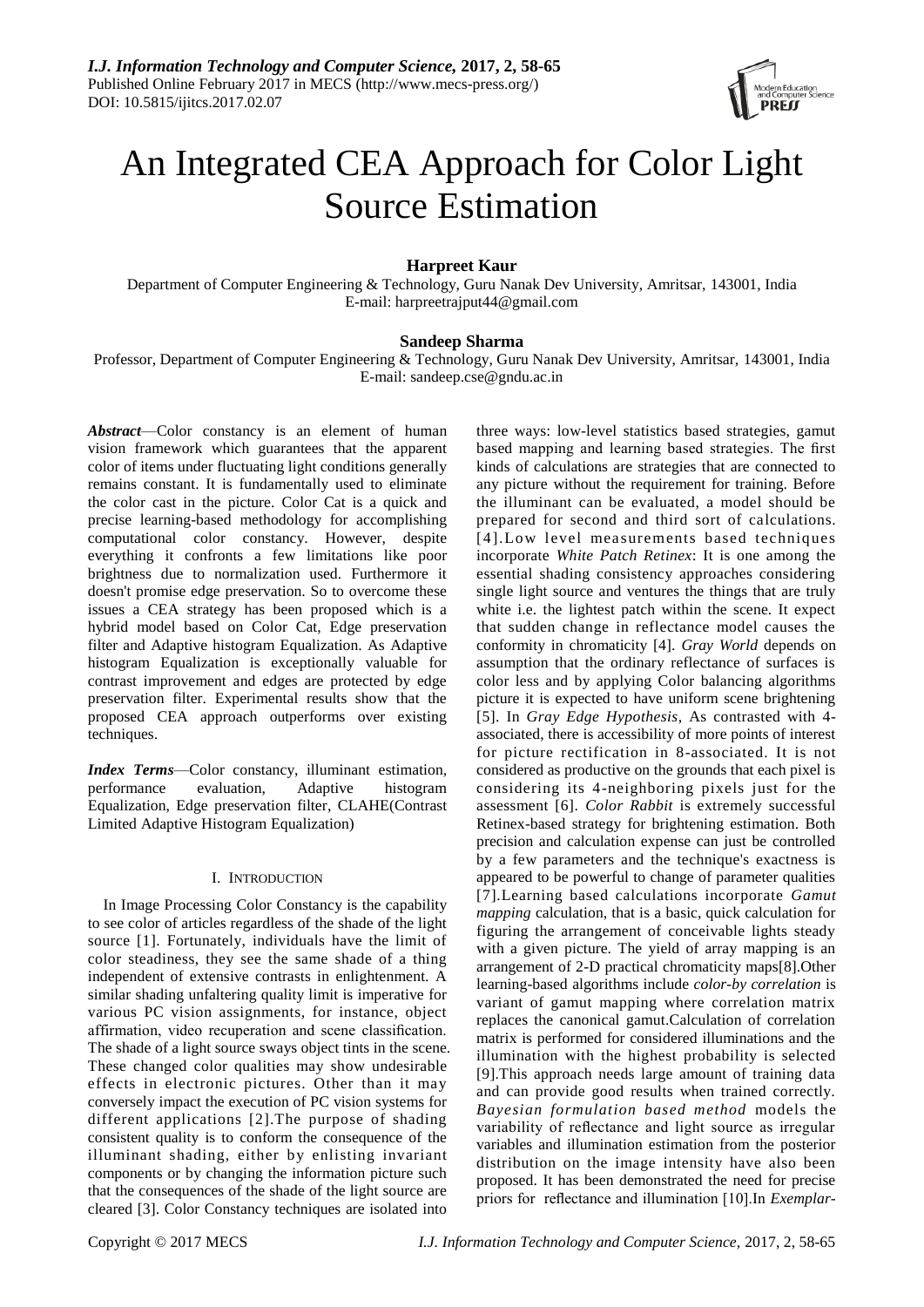*based learning approach*, test image figures nearest neighbor models for each surface and enlightenment estimation is done taking into account looking at the statistics of pixels [11]. *Color constancy using saturation weighting* use distinctive approaches in accordance to saturation values from many observations and ultimately incorporated a saturation weighting function into the already present techniques [12].By using *Sparse Coding for Enlightenment Estimation*, the photo's scene content information is joined with its shading dissemination to perform perfect light estimation [13]. *3D geometry models* are utilized to review which color consistency technique is suitable to use for the particular geometrical districts in pictures [14].*Object shading models from multi-view confinements* can misuse picture correspondences acquired by different arrangement systems, and it has indicated cases taking into account coordinating close-by area highlights [15]. *Color Cat* is speedy and exact learning-based procedure to achieve computational shading consistency. Color Cat is quick and precise learning-based technique to accomplish computational color consistency. Relationship between regularity in the desirable illumination colors and modified color histograms is used in color cat. The principle step in accomplishing computational color consistency is the illumination estimation of color light source that is further used to eliminate the color cast effect. It performs illumination estimation by using information provided by image pixels and adjust the distinctive histograms. It compares the illumination estimation with the truth ground values [16].

This paper is structured as follows: Section2 presents the related work in the field of color constancy methods. Section 3 defines the proposed work which includes the steps of proposed methodology and Section 4 includes the parameters on the basis of which experimental results are drawn. Section 5 includes the experimental set up consisting the results in the form of tables and bar graphs of existing and proposed method and finally conclusions are provided in section 6.

## II. RELATED WORK

Choudhury, et al.(2010) [21] have explained Color Constancy systems as disengaged in three ways: lowlevel statistics based methodologies, gamut based mapping and learning based techniques. Authors have proposed another strategy to accomplish color constancy taking into account the measurements of pictures with color cast. Pictures with color cast have standard deviation of one color channel essentially not quite the same as that of other color channel and it is likewise appropriate to nearby fixes of pictures and proportion of the greatest and least standard deviation of color channels.

Gijsenij, et al. (2011)[2] have demonstrated Color Constancy methodology by utilizing Natural picture statistics and scene semantics. Natural picture statistics are utilized to analyze the best significant properties of color pictures. On the basis of these properties, the color constancy methodology is selected for a particular picture. Weibull parameterization is used for acquiring picture properties. Experiment has shown that on a data set involving more than 11,000 images, There can be an increment of 20% in color constancy performance in terms of median angular error.

Gijsenij et al.(2012)[1] have amplified the current calculations by applying color constancy locally to picture patches, instead of the whole picture. After the estimation of neighborhood illuminant, these estimates are joined into more vigorous estimations, Experiments has shown that the proposed method results in reduction of the influence of two light sources concurrently present in one picture. In the event that the chromatic distinction between two illuminants is more than 1°, It outperforms from the algorithms based on the uniform light-source assumption .Otherwise, when the chromatic difference is less than 1° and the scene considered to contain single uniform light source, the performance of the proposed methodology is similar to global color constancy techniques.

Chakrabarti, et al.(2012)[20] have presented Color Constancy with Spatio-Spectral Statistics. They acquainted the model to eliminate the color cast produced by the spectral distribution of the dominating scene illuminant from a picture. They built up a model for spatial distribution of colors in white balanced images and after that by utilizing this model ,illumination parameters are figured. Exploratory evaluation on standard information sets proposes that the proposed methodology outperforms than traditional methods.

Gijsenij, et al.(2012)[19] have enhanced Color Constancy by Photometric Edge Weighting. This methodology make utilization of picture derivatives for illumination estimation. They have demonstrated an execution assessment of edge-based color constancy utilizing distinctive edge types. This execution assessment determined that specular and shadow edge sorts are more important than material edges for the illuminant estimation. Thus, the iterative weighted Gray-Edge calculation is schemed . This iterative weighted Gray-Edge calculation lowers the median angular error with around 25 percent and when contrasted with edge based Color Constancy it has indicated upgrades in angular error up to 11 percent.

Vazquez, et al.(2012)[9] have shown Color Constancy by Category Correlation. They have proposed perceptual limitations that are processed on the corrected pictures. They have characterized the category hypothesis that weights the arrangement of practical illuminants to outline the corrected picture onto particular colors and also proposed a quick implementation that permits the testing of a large arrangement of illuminants. Test results have demonstrated that this strategy rivals current stateof-art execution without the requirement for training algorithmic framework. Furthermore, the strategy can be utilized as a system to embed top-down data from different sources.

Vaezi , et al.(2012) [22] have characterized the White Patch Gamut as another augmentation to the Gamut Mapping Color Constancy strategy, containing the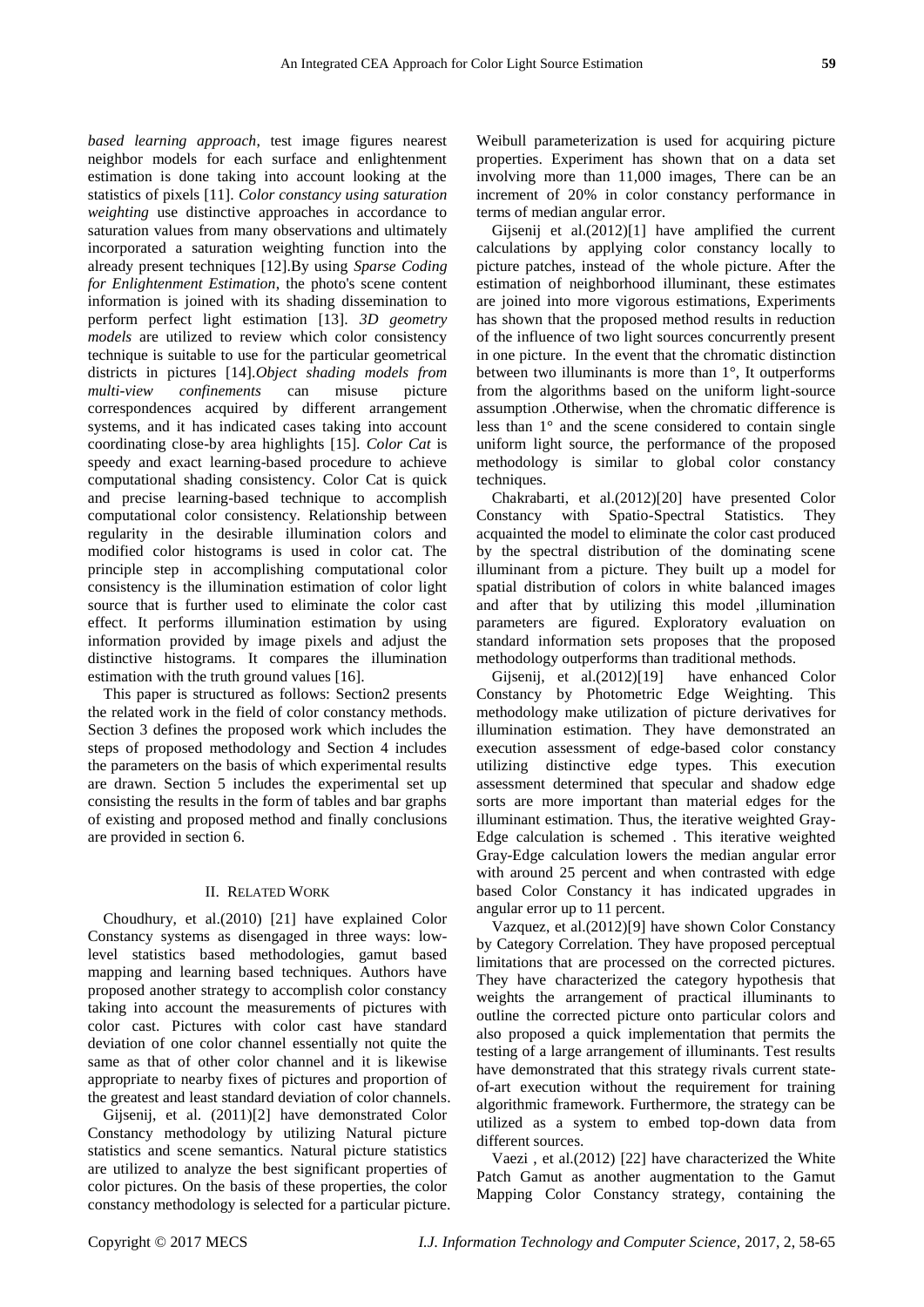brilliant pixels of the picture and this strategy beats array mapping techniques.

Rezagholizadeh et al. (2013) [18] have proposed Edge-Based and powerful Chromaticity Spatio-spectral Models for Color Constancy. They explained that quick and exact estimation of the conversion forced by the illuminant to the color of a picture taken under that illuminant is of great significance in real-time computational color constancy operations. They exhibited evaluation of the performance of the proposed technique on a synthetic color picture database.

Marin-Franch et al. (2013)[17] have evaluated data from color of picture with two goals. Firstly ,to determine estimators of the accessible data and the data recovered under various illuminations from the color values at every point in pictures of a scene. Secondly, applying these estimators to simulations of pictures acquired with five arrangements of sensors utilized in computerized cameras and with the cone photoreceptors of the human eye.

Banic et al.(2014)[7] have clarified low-level statistics based color constancy calculation for illumination estimation and tried. They consolidated numerous local illumination estimations by utilizing a new methodology into a global one. The proposed calculation is tried on a few accessible databases and it performs very well than all other color constancy strategies as far as execution pace and exactness are concerned.

Joze, etal.(2014) [11] have analyzed Color Constancy and Multiple Illumination as the model based learning. They dissected that as opposed to focusing on surfaces in the picture and addressing the color constancy issue by unsupervised learning for every training surface in training pictures. They proposed closest neighbor models for every surface in a test picture and estimate its illumination on the basis of comparing the measurements of pixels related to closest neighbor surfaces and the target surface. They have demonstrated a strategy to beat the various illuminant situation and test is conducted utilizing a numerous illuminant color constancy on pictures with two different sources of illumination.

Banic et al. (2015)[16] have proposed the Color Cat (CC), a very fast and best learning-based technique to accomplish computational color constancy. This method utilizes the relationship between transformed color histograms and the regularity in the possible illumination colors. The proposed method outperformed from the other color constancy methods in a way accuracy and computation cost is concerned.

Banic, et al. (2015)[23] have exhibited how a current technique can be simplified by utilizing effective elements for color constancy taking into account the red chromaticity.

Sahani, et al. (2015) [24] have planned an installed framework with changed contrast limited adaptive histogram equalization technique for real-time image enhancement and this framework has shown remarkable results than existing methodologies.

Muniyappan, et al. (2013) [26] Authors have characterized new methodology for picture enhancement by utilizing CLAHE technique that results in a better contrast pictures.

Khan, et al.(2013)[27]Creators have executed Balanced CLAHE for Adaptive Dynamic Range Compression (ADRC) of real time medical pictures and this proposed methodology has demonstrated better outcomes as far as latency and perceptibility parameters are concerned.

Iwanami, et al.(2012) [28] Authors have used the DRSHE technique to the part of the picture so as to enhance the regional picture contrast in short computational time.

Lidong, et al.(2015) [29] have displayed a novel picture upgrade strategy, named CLAHE-discrete wavelet change (DWT), which joins the CLAHE with DWT.

Kaur, et al.(2015)[31] have proposed Biorthogonal Wavelet Transform by Utilizing Bilateral Filter and Adaptive Histogram Equalization and by the use of this methodology, experimental results has shown improvement in fusion quality by the reduction in loss of important data available in separate pictures

Hameed, et al.(2011) [30] have characterized the strategy that includes two stages. The initial step is to perform AHE to enhance the signal contrast in a discriminative way and then the histogram of the input picture is taken into consideration. After that recognition of irregularity of image intensity is performed and on recognition it is eliminated by utilizing a CLAHE technique.

Begill et al. (2016) [25] have planned an installed framework with changed contrast limited adaptive histogram equalization technique for real-time image enhancement and this framework has shown remarkable results than existing methodologies.

## III. PROPOSED WORK

A New CEA algorithm has been proposed which provides the complete information about Color light Source estimation by using Color Cat and edge preservation filter which presents superior results than existing Color Cat technique. The implementation process of proposed algorithm has been demonstrated in Fig. 1 and Steps of algorithm are clarified below:

Step1: Take the image and construction of the histogram of the input image is done.

Step2: After obtaining the histogram of selected image, mean values of red, green and blue channel are evaluated.

Step 3: Evaluate the global mean value from the mean values of red, green and blue channel obtained in previous step.

Step 4: Restore red, green and blue using global mean value with the help of Color Cat algorithm.

Step 5: Application of Edge preservation filter on the selected image is performed.

Step 6: After the application of edge preservation filter Contrast limited adaptive histogram equalization (CLAHE) is performed on the input image.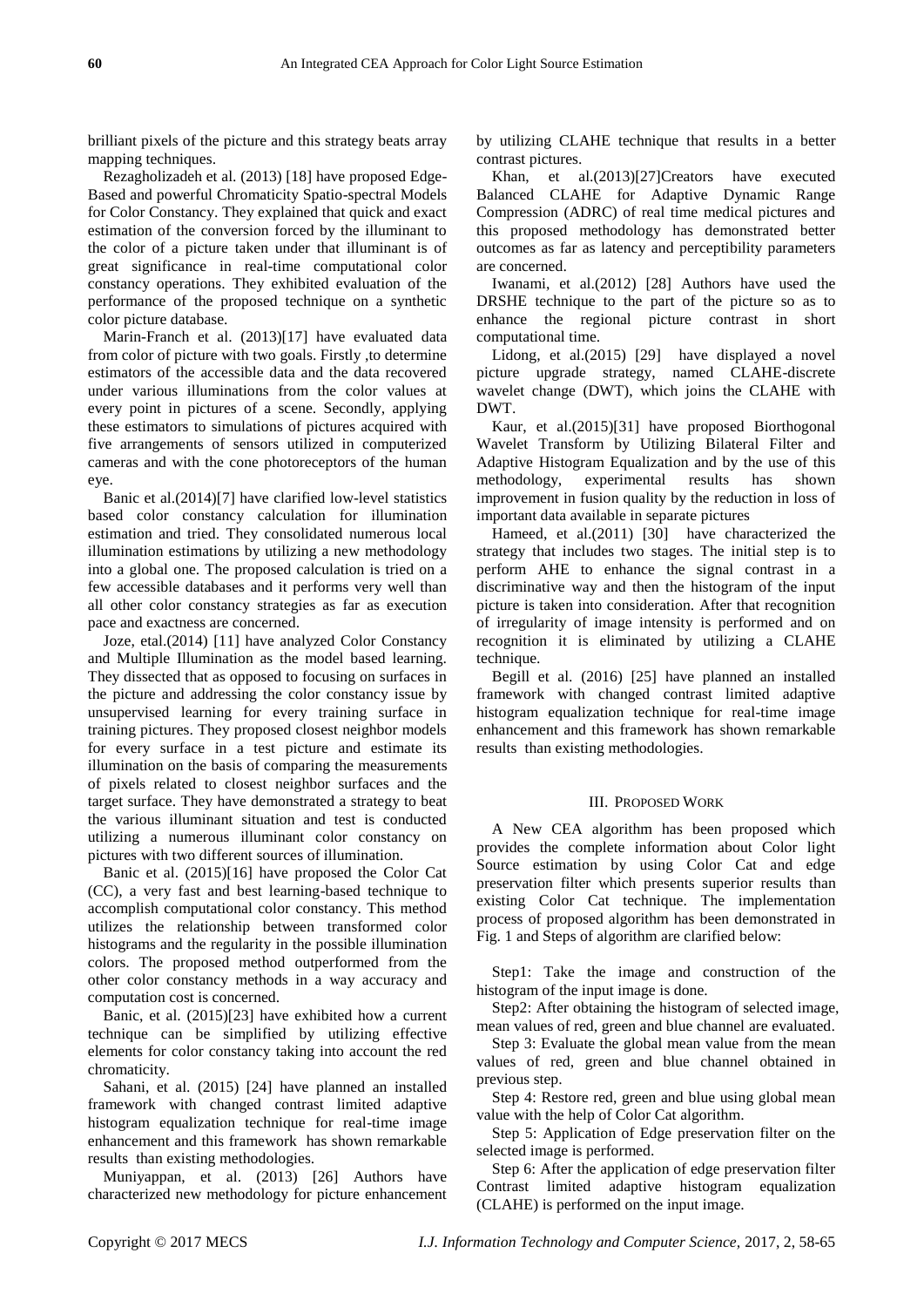Step 7: Finally Evaluation of parameters is performed and restored image is returned.

Step 8: Final image is acquired with improved quality and preserved edges as the output of this proposed methodology.



Fig.1. Flowchart of proposed algorithm

#### IV. PERFORMANCE METRICES

The investigation of picture quality is finished by subjective assessment alongside target assessment. For subjective assessment, it is elusive distinction in the middle of proposed and existing technique. Along these lines, execution measurements have been utilized to dissect the execution of color pictures. Performance metrices are MSE, RMSE, PSNR and BER. It has demonstrated that the execution of the arranged calculation is superior than the existing techniques.

#### *A*. *Mean Square Error (MSE)*

Mean square error is utilized to assess picture quality list. High estimation of mean square shows that nature of picture is poor.

$$
\text{MSE} = \frac{1}{iR} \sum_{i=1}^{I} \sum_{r=1}^{R} [P(i, r) - Q(i, r)]^2 \tag{1}
$$

Where  $P(i,r)$  is value of pixel of input image.

 $Q(i,r)$  is value of pixel of reconstructed image.

# *B*. *Root Mean Square Error (RMS)*

Substantial estimation of root mean square error demonstrates that nature of picture is unfavorable. As RMSE must be maximized, therefore the key goal would be to decrease the RMSE around possible. It is computed as:

RMSE=
$$
\sqrt{\frac{1}{iR}\sum_{i=1}^{I}\sum_{r=1}^{R}[P(i,r) - Q(i,r)]^2}
$$
 (2)

#### *C. Peak Signal to Noise Ratio (PSNR)*

PSNR is basically the ratio that is used as a performance metric between input image and reconstructed image. It is computed as:

$$
PSNR = 10\log_{10}\left(\frac{255}{MSE}\right)^2\tag{3}
$$

#### *D. Bit Error Rate (BER)*

Bit error rate is used in accessing systems that transfer digital data from one place to another and is defined as the number of bit errors divided by the total number of transferred bits during a specific time interval.

#### V. EXPERIMENTAL SETUP

The proposed CEA algorithm has been tested on ten color images and the results are evaluated. Different parameters like MSE, RMSE, PSNR, BER are used for evaluating the performance of these methods. Ten experimental images are considered and their improved values of parameters are shown below and Results of applying proposed CEA method over the existing Color Cat technique has clearly shown in the form of images in Fig.6(a) and Fig.6(b).These includes ten input images along with their results. Fig. 6(a) and Fig. 6(b) are placed at the end of REFERENCES section.

Table 1. Mean Square Error

| Input images   | <b>Existing Color Cat</b> | Proposed             |
|----------------|---------------------------|----------------------|
|                | Algorithm                 | <b>CEA</b> Algorithm |
| 1              | 463.7641                  | 9.8412               |
| 2              | 777.5763                  | 44.6547              |
| 3              | 525.0034                  | 55.7444              |
| $\overline{4}$ | 377.1125                  | 116.0597             |
| 5              | 224.4842                  | 125.4587             |
| 6              | 108.5944                  | 94.9016              |
| 7              | 20.3155                   | 15.1895              |
| 8              | 340.0370                  | 47.2816              |
| 9              | 159.8068                  | 139.1771             |
| 10             | 639.2008                  | 28.0047              |

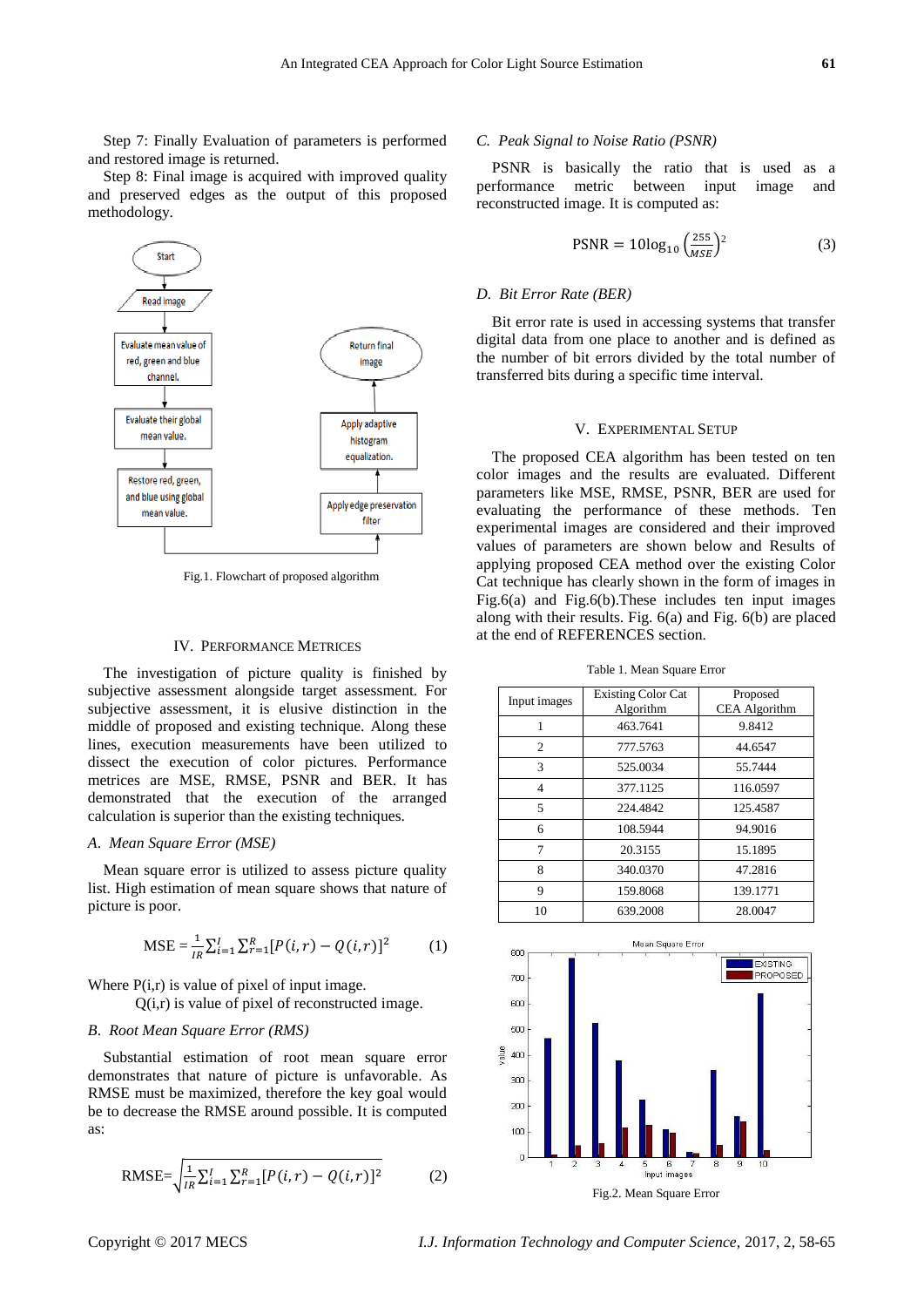As mean square error has been decreased which means proposed CEA algorithm is featuring the better benefits compared to the existing color cat technique as mean square error is less in all the samples (as shown in Table 1)

Fig. 2 is representing a bar graph of mean square values of ten images that are considered as a sample. Blue colored bar shows the MSE values of existing method while red colored bar shows values of proposed CEA technique. It is clearly shown that mean square error is less in all the samples by using proposed technique. Hence, the results are better than existing method.

| Table 2. Root mean Square Error |  |
|---------------------------------|--|
|---------------------------------|--|

| Input images | <b>Existing Color CAT</b><br>Algorithm | Proposed CEA<br>Algorithm |
|--------------|----------------------------------------|---------------------------|
|              | 21.5352                                | 3.1371                    |
| 2            | 27.8492                                | 6.6824                    |
| 3            | 22.9130                                | 7.4662                    |
| 4            | 19.4194                                | 10.7731                   |
| 5            | 14.9828                                | 11.2008                   |
| 6            | 10.4209                                | 9.7422                    |
| 7            | 4.5073                                 | 3.8974                    |
| 8            | 18.4401                                | 6.8762                    |
| 9            | 12.6415                                | 11.7973                   |
| 10           | 25.2824                                | 5.2919                    |

Table 2 has clearly shown that the RMSE is minimal in case of the proposed method. Thus proposed CEA algorithm is providing better effects compared to the existing technique. Root Mean squared error between the reference image and the final image is as shown in Fig. 3.



Fig. 3 is representing a bar graph of root mean square values of ten images that are considered as a sample. Blue colored bar shows the RMSE values of existing method while red colored bar shows values of proposed CEA technique. It is clearly shown that the root mean square error is less in all the samples by using proposed technique. Hence, results are better than existing method.

Table 3. Peak Signal Noise Ratio

| Input images   | <b>Existing Color CAT</b><br>Algorithm | Proposed CEA<br>Algorithm |
|----------------|----------------------------------------|---------------------------|
|                | 21.4678                                | 38.2003                   |
| 2              | 19.2346                                | 31.6321                   |
| 3              | 20.9292                                | 30.6688                   |
| $\overline{4}$ | 22.3661                                | 27.4840                   |
| 5              | 24.6189                                | 27.1458                   |
| 6              | 27.7727                                | 28.3577                   |
| 7              | 35.0525                                | 36.3154                   |
| 8              | 22.8154                                | 31.3839                   |
| 9              | 26.0949                                | 26.6951                   |
| 10             | 20.0744                                | 33.6585                   |

Higher value of PSNR leads to high quality of reconstructed image and Table 3 shows that value of PSNR is high in proposed technique and as shown in Fig. 4.



Fig.4. Peak Signal Noise Ratio

| Input images   | <b>Existing Color CAT</b><br>Algorithm | Proposed CEA<br>Algorithm |
|----------------|----------------------------------------|---------------------------|
|                | 0.0466                                 | 0.0262                    |
| $\overline{c}$ | 0.0520                                 | 0.0316                    |
| 3              | 0.0478                                 | 0.0326                    |
| 4              | 0.0447                                 | 0.0364                    |
| 5              | 0.0406                                 | 0.0368                    |
| 6              | 0.0360                                 | 0.0353                    |
| 7              | 0.0285                                 | 0.0275                    |
| 8              | 0.0438                                 | 0.0319                    |
| 9              | 0.0383                                 | 0.0375                    |
| 10             | 0.0498                                 | 0.0297                    |

Table 4. Bit Error Rate

Fig. 4 is representing a bar graph of peak signal to noise ratio of ten images that are considered as a sample. Blue colored bar shows the PSNR values of existing method while red colored bar shows values of proposed CEA technique. It is clearly shown that PSNR is more in all the samples by using proposed technique.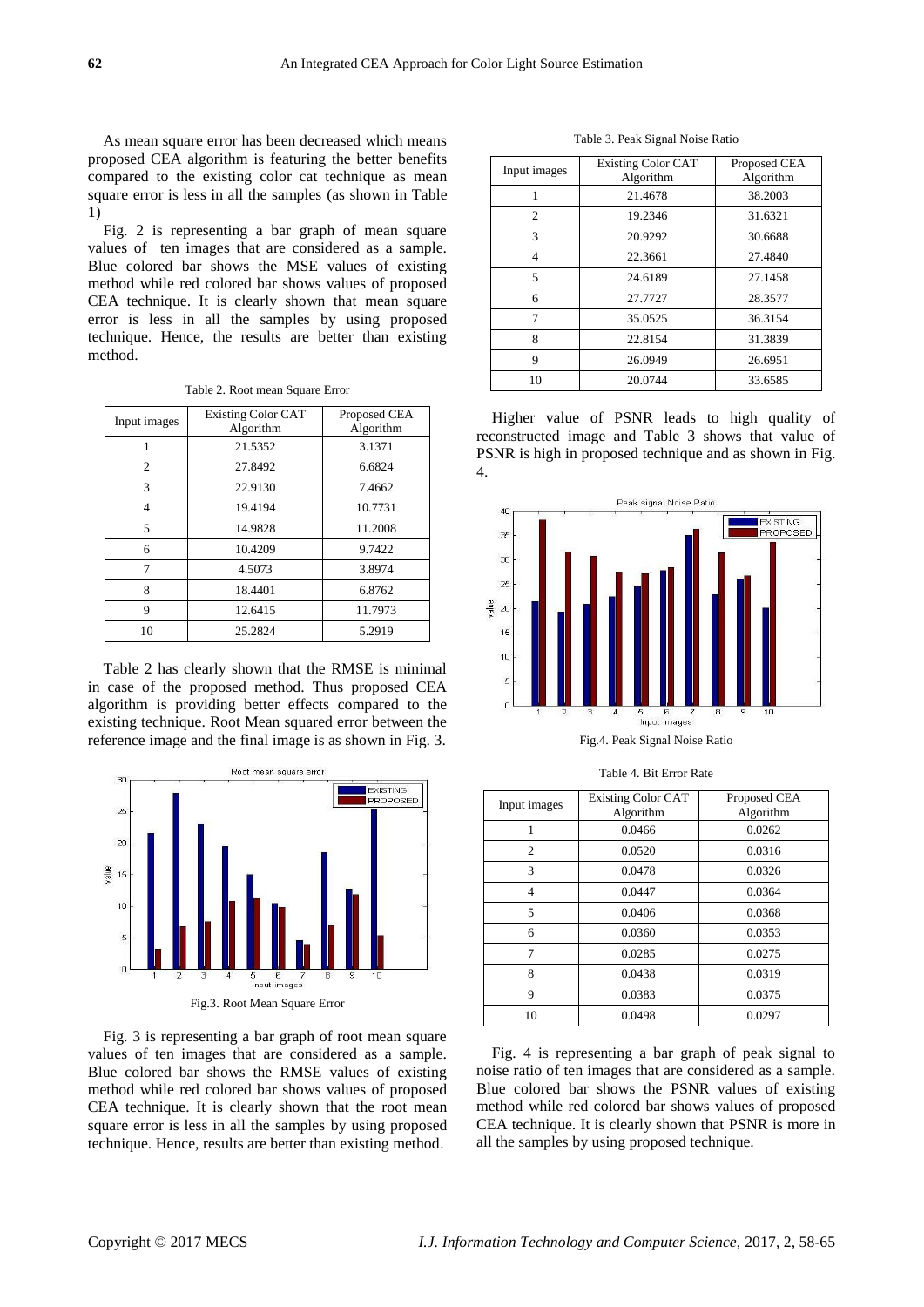As shown in Table 4, the value for BER is lower by using proposed technique than the existing method. Thus proposed methodology is showing better performance.



Fig. 5 is representing a bar graph of bit error rate values of ten images that are considered as a sample. Blue colored bar shows the BER values of existing method while red colored bar shows values of proposed CEA technique. As it has been clearly shown that as BER is less in all the samples by using proposed technique. Hence, results shows greater improvement than existing technique.

#### VI. CONCLUSION AND FUTURE WORK

The proposed CEA strategy is an integrated approach which is based on Color Cat, Adaptive histogram equalization and Edge preservation filter so as to overcome the restrictions of existing technique. Experimental results shows that parameter BER value has been decreased to 0.01026, parameter MSE value decreased to 295.9609, RMSE value decreased to 10.11272 and PSNR value increased to 7.11151 by using proposed technique. Hence the proposed CEA algorithm is better than existing technique in terms of evaluated parameters. This work has not been considered for the use of fuzzy based enhancement. So in near future, one can utilize fuzzy membership functions to enhance the quality of picture.

#### **REFERENCES**

- [1] A.Gijsenij, Rui Lu,T.Gevers, "Color Constancy for Multiple Light Sources," in Image Processing, IEEE Transactions on , vol.13, no.2, pp.697-707, Feb. 2012
- [2] A.Gijsenij, T.Gevers, "Color Constancy Using Natural Image Statistics and Scene Semantics," in Pattern Analysis and Machine Intelligence, IEEE Transactions on , vol.33, no.4, pp.687-698, April 2011
- [3] J. van de Weijer, T. Gevers and A. Gijsenij, "Edge-Based Color Constancy," in IEEE Transactions on Image Processing, vol. 16, no. 9, pp. 2207-2214, Sept. 2007
- [4] N.Banic, S.Loncaric, "Improving the white patch method by subsampling," in Image Processing (ICIP), 2014 IEEE International Conference on , vol., no., pp.605-609, 27-30

Oct. 2014

- [5] "Critical Analysis of Different Color Constancy Algorithm", [ONLINE AVAILABLE]: www.ijetae.com
- [6] A.Gijsenij,T.Gevers, J.Van de Weijer, "Computational Color Constancy: Survey and Experiments," in Image Processing, IEEE Transactions on , vol.20, no.9, pp.2475- 2489, Sept. 2011
- [7] N.Banic, S.Loncaric, "Color Rabbit: Guiding the distance of local maximums in illumination estimation," in Digital Signal Processing (DSP), 2014 19th International Conference on , vol., no., pp.345-350, 20-23 Aug. 2014
- [8] G. Finlayson and S. Hordley, "Improving gamut mapping color constancy," in IEEE Transactions on Image Processing, vol. 9, no. 10, pp. 1774-1783, Oct 2000
- [9] J.Vazquez-Corral, M.Vanrell, R.Baldrich, F.Tous,"Color Constancy by Category Correlation," in Image Processing, IEEE Transactions on , vol.13, no.4, pp.1997-2007, April 2012
- [10] M.P.Lucassen,T.Gevers,A.Gijsenij, "Color fidelity of chromatic distributions by triad illuminant comparison," in IVMSP Workshop, 2011 IEEE 10th ,vol., no.,pp.1-6, 16-17 June 2011
- [11] H.R.V.Joze, M.S.Drew, "Exemplar-Based Color Constancy and Multiple Illumination," in Pattern Analysis and Machine Intelligence, IEEE Transactions on , vol.36, no.5, pp.860-873, May 2014
- [12] Hyunchan Ahn, Soobin Lee, Hwang Soo Lee, "Improving color constancy by saturation weighting," in Acoustics, Speech and Signal Processing (ICASSP), 2013
- [13] Bing Li, Weihua Xiong, Weiming Hu, Houwen Peng, "Illumination Estimation Based on Bilayer Sparse Coding," in Computer Vision and Pattern Recognition (CVPR), 2013 IEEE Conference on , vol., no., pp.1423- 1429, 23-28 June 2013
- [14] N.Elfiky, T.Gevers, A. Gijsenij, J.Gonzalez, "Color Constancy Using 3D Scene Geometry Derived From a Single Image," in Image Processing, IEEE Transactions on , vol.23, no.9, pp.3855-3868, Sept. 2014
- [15] T.Owens,K.Saenko, A. Chakrabarti, Ying Xiong,T. Zickler,T. Darrell, "Learning object color models from multi-view constraints," in Computer Vision and Pattern Recognition (CVPR), 2011 IEEE Conference on , vol no., pp.169-176, 20-25 June 2011
- [16] N.Banic, S.Loncaric, "Color Cat: Remembering Colors for Illumination Estimation," in Signal Processing Letters, IEEE , vol.22, no.6, pp.651-655, June 2015[16] Banic, N.; Loncaric, S., "Color Cat: Remembering Colors for Illumination Estimation," in Signal Processing Letters, IEEE , vol.22, no.6, pp.651-655, June 2015
- [17] Marín-Franch, I.; Foster, D.H., "Estimating Information from Image Colors: An Application to Digital Cameras and Natural Scenes," in Pattern Analysis and Machine Intelligence, IEEE Transactions on , vol.35, no.1, pp.78- 91, Jan. 2013
- [18] Rezagholizadeh, M.; Clark, J.J., "Edge-Based and Efficient Chromaticity Spatio-spectral Models for Color Constancy," in Computer and Robot Vision (CRV), 2013 International Conference on , vol., no., pp.188-195, 28-31 May 2013
- [19] Gijsenij, A.; Gevers, T.; van de Weijer, J., "Improving Color Constancy by Photometric Edge Weighting," in Pattern Analysis and Machine Intelligence, IEEE Transactions on , vol.34, no.5, pp.918-929, May 2012
- [20] Chakrabarti, A.; Hirakawa, K.; Zickler, T., "Color Constancy with Spatio-Spectral Statistics," in Pattern Analysis and Machine Intelligence, IEEE Transactions on , vol.34, no.8, pp.1509-1519, Aug. 2012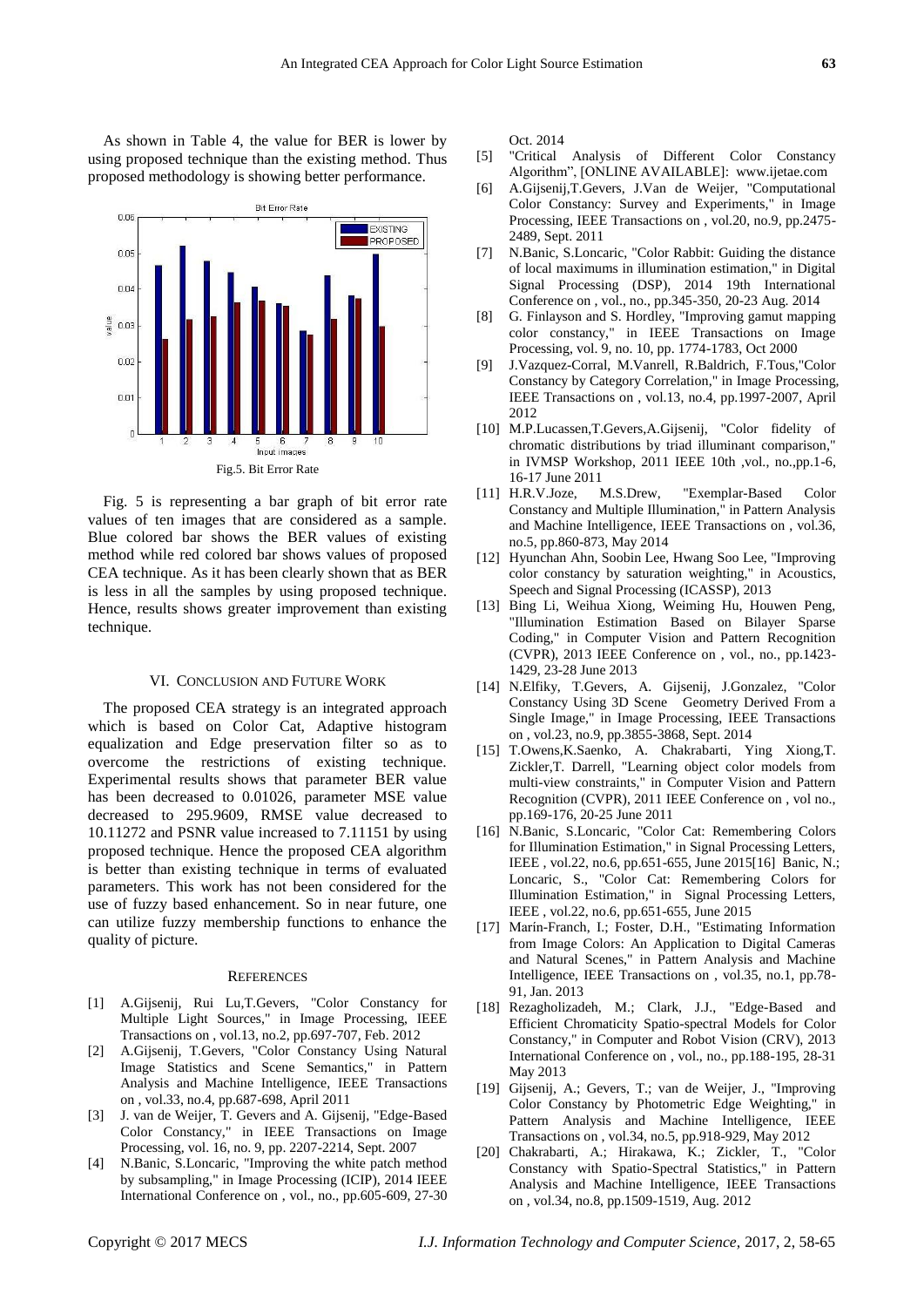- [21] A. Choudhury and G. Medioni, "Color Constancy Using Standard Deviation of Color Channels," Pattern Recognition (ICPR), 2010 20th International Conference on, Istanbul, 2010, pp. 1722-1726
- [22] H. R. Vaezi ,Joze and M. S. Drew, "White Patch Gamut Mapping Colour Constancy," Image Processing (ICIP), 2012 19th IEEE International Conference on, Orlando, FL, 2012, pp. 801-804.
- [23] N. Banić and S. Lončarić, "Using the red chromaticity for illumination estimation," Image and Signal Processing and Analysis (ISPA), 2015 9th International Symposium on, Zagreb, 2015, pp. 131-136
- [24] M. Sahani, S. K. Rout, L. M. Satpathy and A. Patra, "Design of an embedded system with modified contrast limited adaptive histogram equalization technique for real-time image enhancement," Communications and Signal Processing (ICCSP), 2015 International Conference on, Melmaruvathur, 2015, pp.0332-0335
- [25] A.Begill and S.Arora, "An Improved DCT Based Image Fusion Using Saturation Weighting And Joint Trilateral Filter,"Advances in intelligent computing 384,Springer International Publishing Switzerland 2016, pp 447-457
- [26] S. Muniyappan, A. Allirani and S. Saraswathi, "A novel approach for image enhancement by using contrast limited adaptive histogram equalization method," Computing, Communications and Networking Technologies (ICCCNT),2013 Fourth International Conference on, Tiruchengode, 2013, pp. 1-6.
- [27] R. Khan, M. Talha, A. S. Khattak and M. Qasim, "Realization of Balanced Contrast Limited Adaptive Histogram Equalization (B-CLAHE) for Adaptive Dynamic Range Compression of real time medical images," Applied Sciences and Technology (IBCAST), 2013 10th International Bhurban Conference on, Islamabad,2013,pp.117-121
- [28] T. Iwanami, T. Goto, S. Hirano and M. Sakurai, "An adaptive contrast enhancement using regional dynamic histogram equalization," 2012 IEEE International Conference on Consumer Electronics (ICCE), LasVegas,NV,2012,pp.719-722.
- [29] H. Lidong, Z. Wei, W. Jun and S. Zebin, "Combination of contrast limited adaptive histogram equalisation and discrete wavelet transform for image enhancement," in IET Image Processing, vol. 9, no.10,pp.908-915,10,2015
- [30] Z. Hameed and C. Wang, "Edge detection using histogram equalization and multi-filtering process," 2011 IEEE International Symposium of Circuits and Systems (ISCAS), Rio de Janeiro, 2011, pp. 1077-1080.
- [31] Savroop Kaur, Hartej S. Dadhwal,"Biorthogonal Wavelet Transform Using Bilateral Filter and Adaptive Histogram Equalization", IJISA, vol.7, no.3, pp.37-43, 2015. DOI: 10.5815/ijisa.2015.03.05



Fig.6.(a): Results obtained after applying proposed CEA technique and Color cat on the sample of images



Fig.6.(b): Results obtained after applying proposed CEA technique and Color cat on the sample of ten images